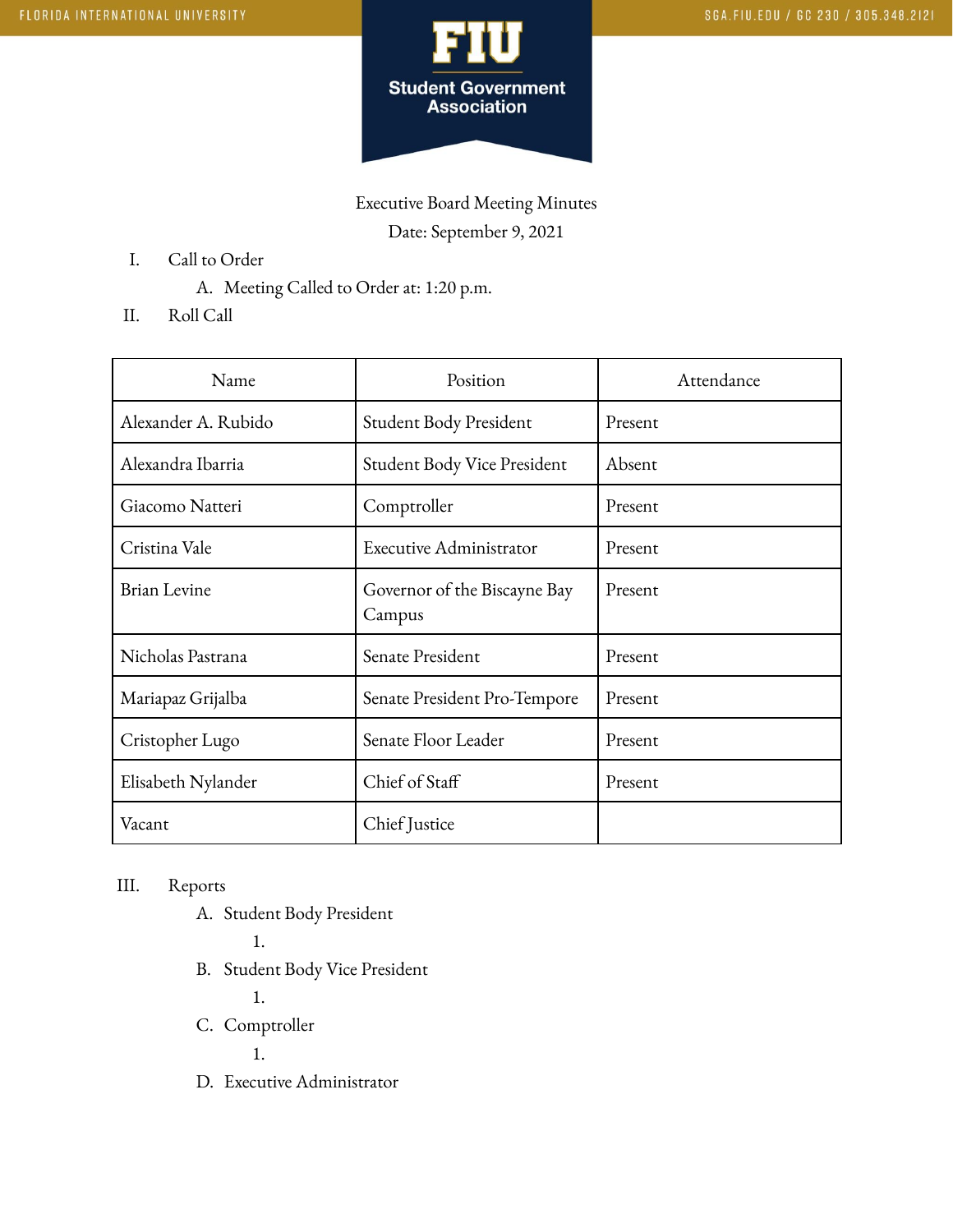1.

- E. Governor of the Biscayne Bay Campus
	- 1.
- F. Senate President

1.

G. Senate President Pro-Tempore

1.

H. Senate Floor Leader

1.

I. Chief of Staff

1.

- J. Chief Justice
	- 1. VACANT

IV. Old Business

A.

- V. New Business
	- A. Vote on Game Room Renovation
		- 1. President Rubido moves to approve expenditure of fund balance of \$660,000 from ACB account for the 21-22 FY, Lugo seconds, Passes 7-0-0

| Name                | Position                               | Vote   |
|---------------------|----------------------------------------|--------|
| Alexander A. Rubido | Student Body President                 | Yay    |
| Alexandra Ibarria   | Student Body Vice President            | Absent |
| Giacomo Natteri     | Comptroller                            | Yay    |
| Cristina Vale       | Executive Administrator                | Yay    |
| <b>Brian Levine</b> | Governor of the Biscayne Bay<br>Campus | Yay    |
| Nicholas Pastrana   | Senate President                       | Yay    |
| Mariapaz Grijalba   | Senate President Pro-Tempore           | Yay    |
| Cristopher Lugo     | Senate Floor Leader                    | Yay    |